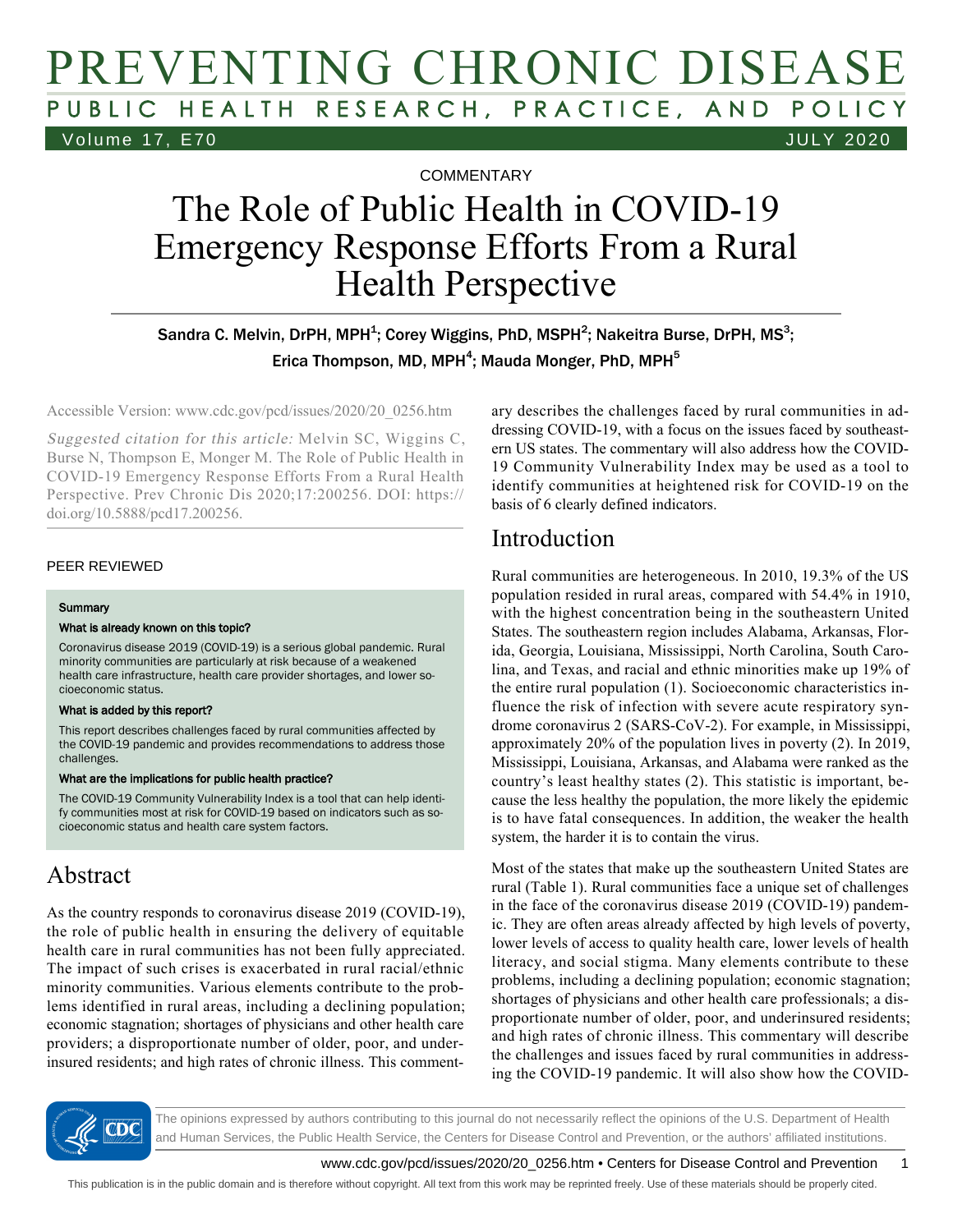19 Community Vulnerability Index (CCVI) (4) may be used as a tool to identify communities at highest risk for COVID-19 on the basis of 6 clearly defined indicators (Table 2).

### Challenges for Rural Communities

As the COVID-19 outbreak continues to place a burden on hospitals throughout the United States, concern is growing that many hospitals, in particular rural hospitals, may not have the financial reserves to remain fiscally viable. Most rural hospitals operate on tight budgets, and they rely on high-profit services, such as elective surgery, to keep them in business. For many rural hospitals, canceling these profitable services to cope with the COVID-19 pandemic may result in financial catastrophe (5).

The closure of rural health care facilities or the discontinuation of services can negatively affect access to health care in a rural community. People in rural areas who get sick with COVID-19 have fewer hospitals to treat them. Compared with urban hospitals, rural hospitals are smaller, have a higher proportion of primary care physicians and a lower proportion of board-certified physicians on their medical staffs, have fewer intensive care beds, and are less likely to have contracts with health maintenance organizations and preferred provider organizations.

People living in rural areas are at increased risk of COVID-19, because they are less likely to be employed and more likely have low incomes than people living in other areas. They also face significant barriers to accessing care, including provider shortages, recent closures of rural hospitals, and long travel distances to providers. Local rural health care systems are fragile; when one facility closes or a provider leaves, it can affect care and access to care throughout the community. Furthermore, when a hospital closes, access to nonhospital care can also decline, because many specialists cluster around hospitals. Rural hospitals face severe financial challenges, and they are also more likely than urban hospitals to close. For example, 15 of 21 hospitals that closed in the United States in 2016 were in rural communities, and since 2010, nearly 90 rural hospitals in the United States have closed (6). Another financial challenge to rural hospitals is shrinking populations, which means fewer patients to fill beds. Although populations in urban counties have increased since 2000, populations in half of rural counties in the United States have decreased, which has caused a reduction in revenue for rural hospitals. Most recent hospital closings have been in states that opted not to expand Medicaid under the Affordable Care Act, which means that a significant portion of their health care costs remain uncompensated, thus creating a financial burden for these states (7).

Given the unique challenges for rural communities — exacerbated by a weakening rural health care infrastructure, health care provider shortages, and closure of rural hospitals — monitoring and control plans need to be developed to ensure that the magnitude of illness and death in those communities are assessed. Specifically, solutions need to be developed that account for the rural nature of these communities as well as the social determinants of health that influence health care outcomes.

### COVID-19 Community Vulnerability Index

Community-level social disadvantage and vulnerability to disasters can influence the incidence of COVID-19 and its adverse outcomes in several ways. For example, lower socioeconomic status (SES) is associated with poor health care access, which may increase risk for adverse health outcomes. Labor inequalities, lack of workplace protections, and household overcrowding may decrease the ability to adhere to social-distancing guidelines. Additionally, racial/ethnic minorities and immigrants are less likely to have access to appropriate and timely health care. Evidence suggests that these inequalities contributed to disease spread and severity during the H1N1 influenza pandemic (8–11).

The CCVI, developed by the Surgo Foundation (4), can be used to identify which communities may need the most support during a pandemic or similar public health emergency. CCVI scores range in value from 0 to 1, with higher scores indicating greater vulnerability. A given geographic unit — for example, a census tract or county — is ranked relative to all similar units across the country on the basis of 6 themes: 1) SES, 2) household composition and disability, 3) minority status and language, 4) housing type and transportation, 5) epidemiologic factors, and 6) health care system factors. The score generated can then be used to designate a level of vulnerability. Each designation corresponds to a quintile of that geographic unit type in the United States. For example, a county score of 0 to 0.20 would correspond to very low vulnerability compared with all other US counties, a score of 0.21 to 0.40 would correspond to low vulnerability, and so on through the last category of very high vulnerability and a score of 0.81 to 1.

The CCVI is not designed to predict which individuals will become infected with SARS-CoV-2. However, it can provide information about the anticipated negative impact at the community level. This information can help decision makers target resources where they are most needed. The index could be useful in developing a community risk profile for SARS-CoV-2 infection that can be used to target and tailor control efforts. Data from the CCVI demonstrate that each of the 9 southeastern states has a CCVI score that indicates very high vulnerability. Scores for each state also indicated very high vulnerability on each of the 6 indicators used to generate the CCVI (4,12–14). For example, Missis-

The opinions expressed by authors contributing to this journal do not necessarily reflect the opinions of the U.S. Department of Health and Human Services, the Public Health Service, the Centers for Disease Control and Prevention, or the authors' affiliated institutions.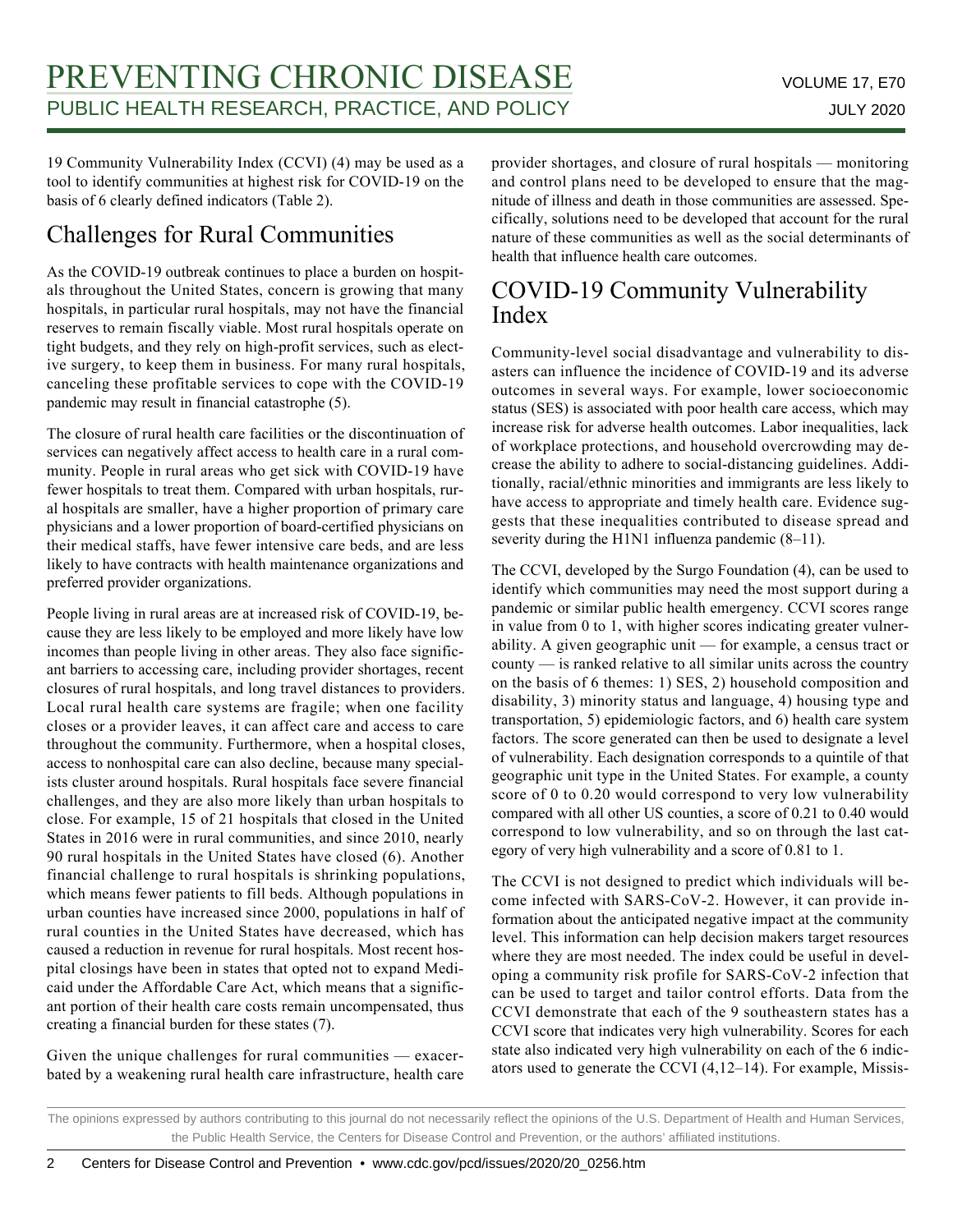sippi has a score of 1 for SES and household composition and disability and a score of 0.92 for epidemiologic factors. The overall CCVI score for Mississippi is 0.92. This score indicates that Mississippi is particularly vulnerable and prone to poorer COVID-19–related outcomes, especially in communities with lower SES and poor health status overall.

Since the outbreak of COVID-19, health care delivery has changed considerably. The United States has adapted its technology and policies to accommodate health care delivery at a distance. However, although telehealth use has increased during the pandemic, the regulatory changes that made this increase possible are not permanent. Moreover, the kinds of technologic advancements required for remote health care delivery can be challenging to implement in rural communities. The terrain can make it difficult, sometimes impossible, to install fiber or other infrastructure, and the biggest barrier to obtaining broadband internet service in certain areas of the country is low population density.

Furthermore, the cost of telemedicine for rural health clinics is an issue, because many rural patients receive either Medicare or Medicaid, and reimbursements from these government health care programs, as well as from private insurance companies, do not fully cover the costs of virtual medicine.

For rural communities in the Southeast, success at implementing these virtual systems has been fragmented. Unreliable access to athome technology, broadband internet service, and cellular telephone reception have prevailed in some communities, while everpresent financial hurdles abound. The COVID-19 pandemic has exposed the limitations of these remote areas (15).

### Special Concerns for Rural Communities

Affordability of health care is a significant challenge for rural areas in the southeastern United States. However, several of the most rural states in the country opted not to expand Medicaid under the Affordable Care Act; 59% of uninsured rural people live in these states (16). Lack of insurance has implications for access to care, because people without health insurance may delay seeking care even if they have symptoms, for fear of incurring expenses that they cannot pay (16).

In addition to lacking good health insurance, many people living in southeastern and rural states face the barrier of distance (17). Geographic isolation and related challenges, including lack of transportation and extreme weather conditions, make it harder for people in rural communities than people in urban communities to travel for care, and services are typically farther away (18). For example, to get to Sunflower Medical Center in Ruleville, Mississippi, some patients travel as far as 45 miles to receive care (15).

The lack of infrastructure is not limited to roads and highways; in rural areas, health care infrastructure may also be extremely limited, health care resources scarce, and clinical providers few. Only 9% of the nation's physicians and 16% of the nation's registered nurses practice in rural areas. Dentists and pharmacists are also scarce in these areas (18).

### Implications for Public Health

Community health centers play an important role in rural and remote areas and form one of the largest systems of care available to rural populations. Today, community health centers serve 1 in 6 rural residents (19), so they have a critical role in the response strategy to COVID-19 in rural communities. Because health centers are in virtually every community in our country, they are in a unique position to respond to COVID-19. They can help increase access and availability of COVID-19 testing for the community.

However, despite ramping up testing and virtual visits, health centers are reporting steep declines in patient visits, and many staff members are unable to work because of COVID-19–related issues. These issues include having to juggle work obligations and parenting obligations as a result of school closings and not being able to find appropriate child care as a result of day care closings. Another challenge is the temporary closures of health centers as a result of the pandemic. Although health care centers received \$1.98 billion in rapid response grants from the federal government, more financial support may be needed to sustain services (20). Health centers also have issues related to the availability of personal protective equipment and testing supplies. Staffing to assist with contact tracing for COVID-19–positive people is also necessary.

The CCVI is a valuable tool that can be used as part of a coordinated response to identify communities at greatest risk for COVID-19, so that resources can be deployed strategically to those areas. This tool, in coordination with targeted testing and contact tracing, can be effective in flattening the COVID-19 curve and ensuring that the most vulnerable communities have access to health care resources. Creating a complete profile of people at risk for SARS-CoV-2 infection is also important. A complete risk profile, including geographic hotspots, needs to be developed for the southeastern region to target and tailor control efforts.

Stakeholders that work with underserved populations should be included in the emergency response planning process and enlisted to help reach disadvantaged and marginalized communities. Information generated from the CCVI can be used to develop a coordinated, comprehensive approach to addressing the pandemic that is specific to rural communities in the South. These stakeholders should include hospitals, health care centers, insurance providers, policy makers, community-based organizations, and faith-based

The opinions expressed by authors contributing to this journal do not necessarily reflect the opinions of the U.S. Department of Health and Human Services, the Public Health Service, the Centers for Disease Control and Prevention, or the authors' affiliated institutions.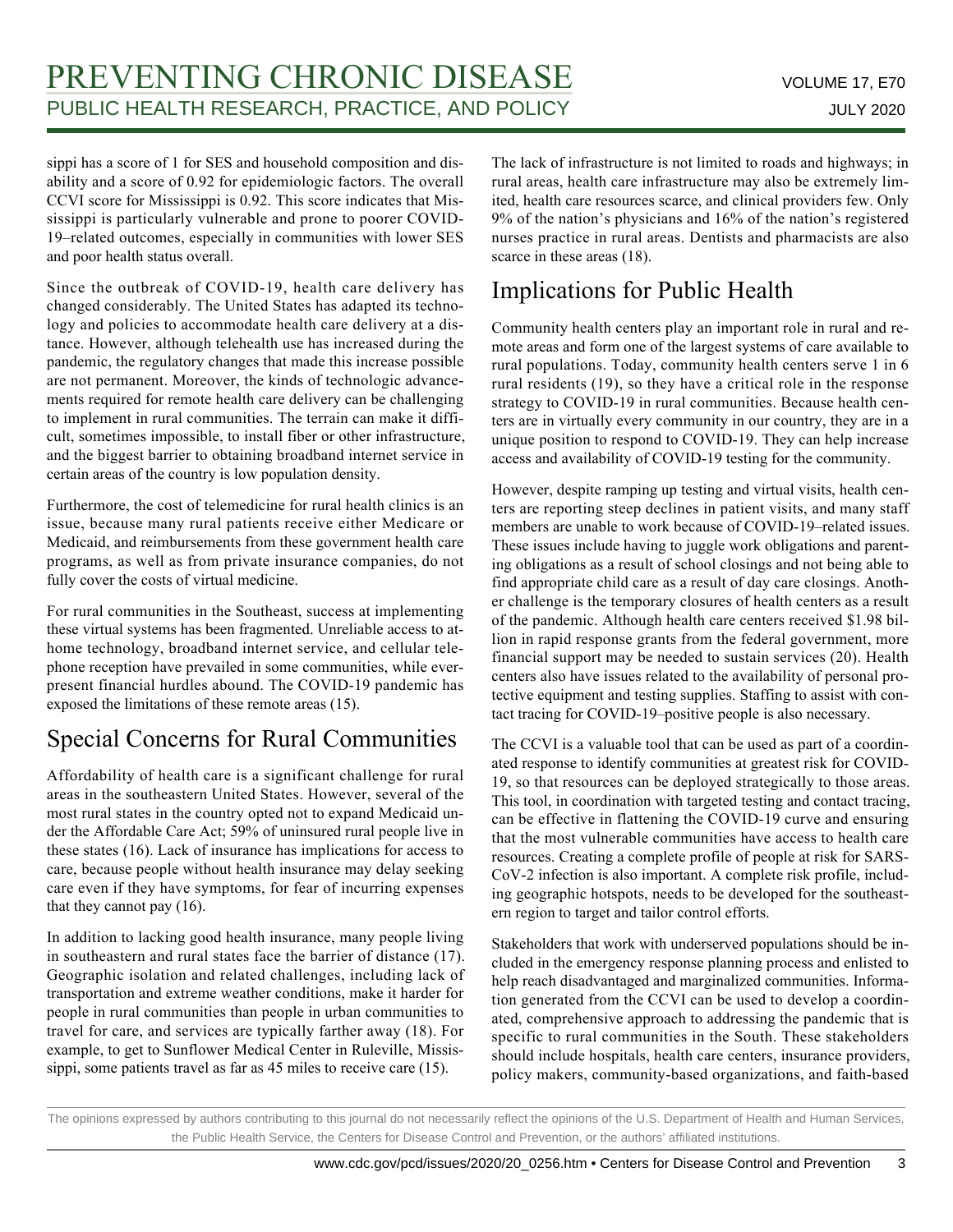organizations. This coordination would be valuable in planning emergency response, identifying areas of greatest needs, developing culturally appropriate messaging, and disseminating information throughout the community.

### Acknowledgments

We thank the Surgo Foundation for providing the data we used to create Table 2, COVID-19 Community Vulnerability Index Applied to 9 Southeastern US States.

### Author Information

Corresponding Author: Sandra C. Melvin, DrPH, MPH, Institute for the Advancement of Minority Health, 215 Katherine Dr, Flowood, MS 39232. Telephone: 601-665-3812. Email: smelvin@advancingminorityhealth.org.

Author Affiliations: <sup>1</sup>Institute for the Advancement of Minority Health, Ridgeland, Mississippi. <sup>2</sup>Mississippi State Conference of the NAACP, Jackson, Mississippi. <sup>3</sup>Six Dimensions, LLC, Ridgeland, Mississippi. <sup>4</sup>Magnolia Medical Foundation, Jackson, Mississippi. <sup>5</sup>MLM Center for Health Education and Equity Consulting Services, LLC, Jackson, Mississippi.

#### References

- 1. Paschal O. The rural South defies demographic and political stereotypes; 2017. https://www.facingsouth.org/2017/06/ruralsouth-defies-demographic-and-political-stereotypes. Accessed June 18, 2020.
- 2. US Census Bureau. Quickfacts; 2010. https://www.census.gov/ quickfacts. Accessed June 23, 2020.
- 3. US Census Bureau. American Community Survey: 2010 data. https://www.census.gov/programs-surveys/acs/guidance/ comparing-acs-data/2010.html. Accessed June 25, 2020.
- 4. Surgo Foundation. The COVID-19 Community Vulnerability Index (CCVI). 2020. https://precisionforcovid.org/ccvi. Accessed June 19, 2020.
- Weisgrau S. Issues in rural health: access, hospitals, and 5. reform. Health Care Financ Rev 1995;17(1):1–14.
- 6. iVantage Health Analytics. Rural relevance vulnerability to value, 2016. https://www.chartis.com/resources/files/INDEX\_ 2016 Rural Relevance Study FINAL Formatted 02 08 16.pdf. Accessed June 23, 2020.
- 7. Dranove D, Gartwaite C, Ody C. The impact of the ACA's Medicaid expansion on hospitals' uncompensated care burden and the potential effects of repeal. Issue Brief (Commonw Fund) 2017;12:1–9.
- 8. Leclere FB, Jensen L, Biddlecom AE. Health care utilization, family context, and adaptation among immigrants to the United States. J Health Soc Behav 1994;35(4):370–84.
- 9. Link BG. Epidemiological sociology and the social shaping of population health. J Health Soc Behav 2008;49(4):367–84.
- 10. Drago R, Miller K. Sick at work: infected employees in the workplace during the H1N1 pandemic. Washington (DC): Institute for Women's Policy Research; 2010.
- 11. Quinn SC, Kumar S, Freimuth VS, Musa D, Casteneda-Angarita N, Kidwell K. Racial disparities in exposure, susceptibility, and access to health care in the US H1N1 influenza pandemic. Am J Public Health 2011;101(2):285–93.
- 12. Flanagan BE, Hallisey EJ, Adams E, Lavery A. Measuring community vulnerability to natural and anthropogenic hazards: the Centers for Disease Control and Prevention's Social Vulnerability Index. J Environ Health 2018;80(10):34–6.
- 13. Horney J, Nguyen M, Salvesen D, Dwyer C, Cooper J, Berke P. Assessing the quality of rural hazard mitigation plans in the southeastern United States. J Plann Educ Res 2017; 37(1):56–65.
- 14. Horney J, Simon M, Grabich S, Berke P. Measuring participation by socially vulnerable groups in hazard mitigation planning, Bertie County, North Carolina. J Environ Plann Manage 2015;58(5):802–18.
- 15. Sklar J. Why rural hospitals may not survive COVID-19. National Geographic. 2020. https:// www.nationalgeographic.com/science/2020/06/why-ruralhospitals-may-not-survive-coronavirus-telemedicine/#close. Accessed June 19, 2020.
- 16. Foultz AJ, Artiga S, Garfield R. The role of Medicaid in rural America. 2017. Kaiser Family Foundation. https:// www.kff.org/medicaid/issue-brief/the-role-of-medicaid-inrural-america. Accessed July 1, 2020.
- 17. Rural Health Information Hub. Healthcare access in rural communities. 2019. https://www.ruralhealthinfo.org/topics/ healthcare-access#barriers. Accessed July 1, 2020.
- 18. Hartzband D, Jacobs F. Population health approaches to improving rural health. 2019. RCHN Community Health Foundation. https://www.rchnfoundation.org/wp-content/ uploads/2018/04/Pop-Health-Approaches-to-Improving-Rural-Health.pdf. Accessed July 1, 2020.
- 19. Bolin JN, Bellamy GR, Ferdinand AO, Vuong AM, Kash BA, Schulze A, et al. Rural Healthy People 2020: new decade, same challenges. J Rural Health 2015;31(3):326-33.
- 20. Corallo B, Tolbert J. Impact of coronavirus on community health centers. Kaiser Family Foundation; 2020. https:// www.kff.org/coronavirus-covid-19/issue-brief/impact-ofcoronavirus-on-community-health-centers. Accessed June 24, 2020.

The opinions expressed by authors contributing to this journal do not necessarily reflect the opinions of the U.S. Department of Health and Human Services, the Public Health Service, the Centers for Disease Control and Prevention, or the authors' affiliated institutions.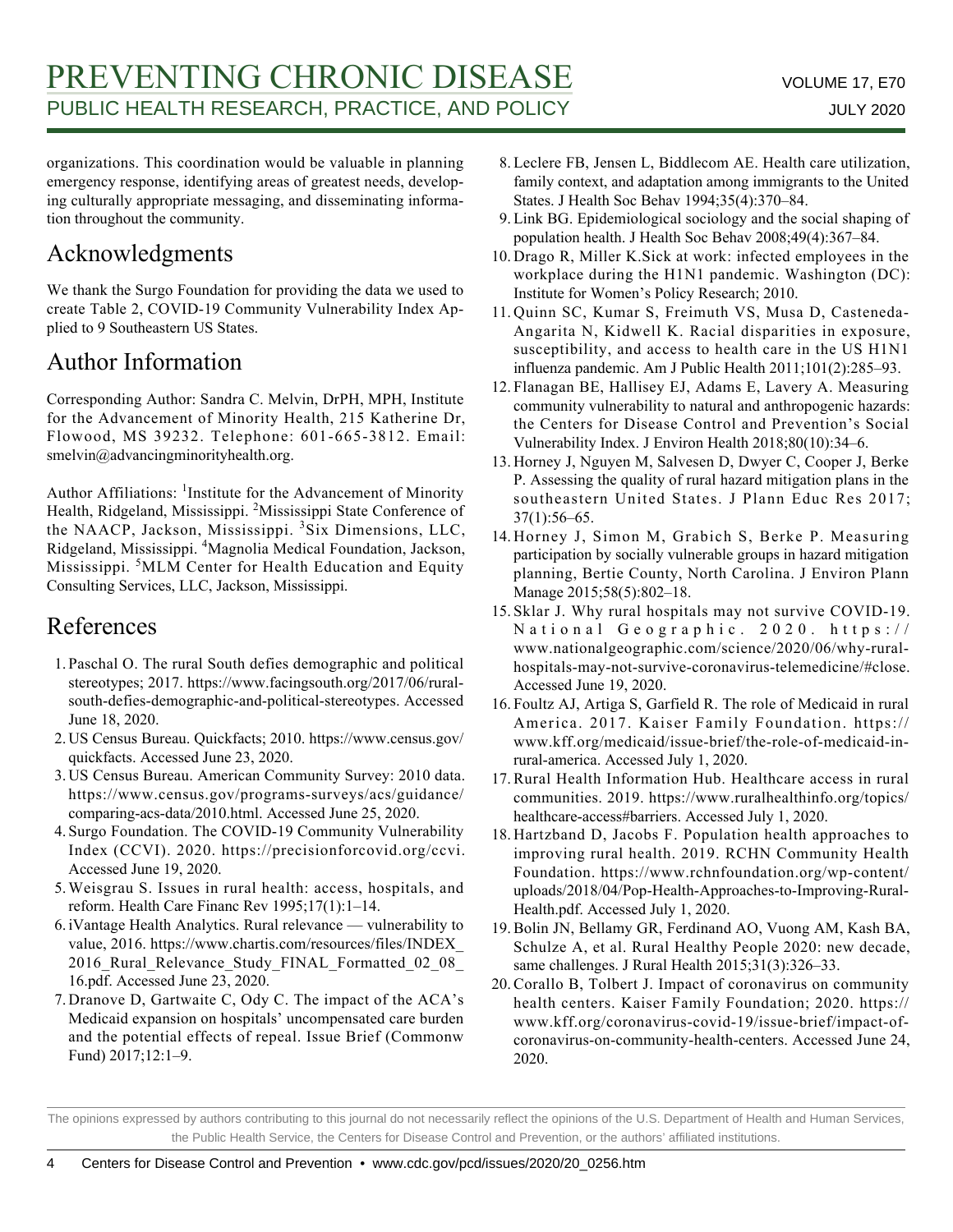### Tables

#### Table 1. Percentage of Urban and Rural Populations in 9 Southeastern US States, 2010<sup>a</sup>

| <b>State</b>   | <b>Total Population</b> | Urban      | Rural     | % Rural |  |
|----------------|-------------------------|------------|-----------|---------|--|
| Alabama        | 4,779,736               | 2,821,804  | 1,957,932 | 41      |  |
| Arkansas       | 2,915,918               | 1,637,589  | 1,278,329 | 44      |  |
| Florida        | 18,801,310              | 17,139,844 | 1,661,466 | 9       |  |
| Georgia        | 9,687,653               | 7,272,151  | 2,415,502 | 25      |  |
| Louisiana      | 4,533,372               | 3,317,805  | 1,215,567 | 28      |  |
| Mississippi    | 2,967,297               | 1,464,224  | 1,503,073 | 27      |  |
| North Carolina | 9,535,483               | 6,301,756  | 3,233,727 | 51      |  |
| South Carolina | 4,625,364               | 3,067,809  | 1,557,555 | 34      |  |
| Texas          | 25,145,561              | 21,298,039 | 3,847,522 | 15      |  |

a<br>Source: American Community Survey (3).

The opinions expressed by authors contributing to this journal do not necessarily reflect the opinions of the U.S. Department of Health and Human Services, the Public Health Service, the Centers for Disease Control and Prevention, or the authors' affiliated institutions.